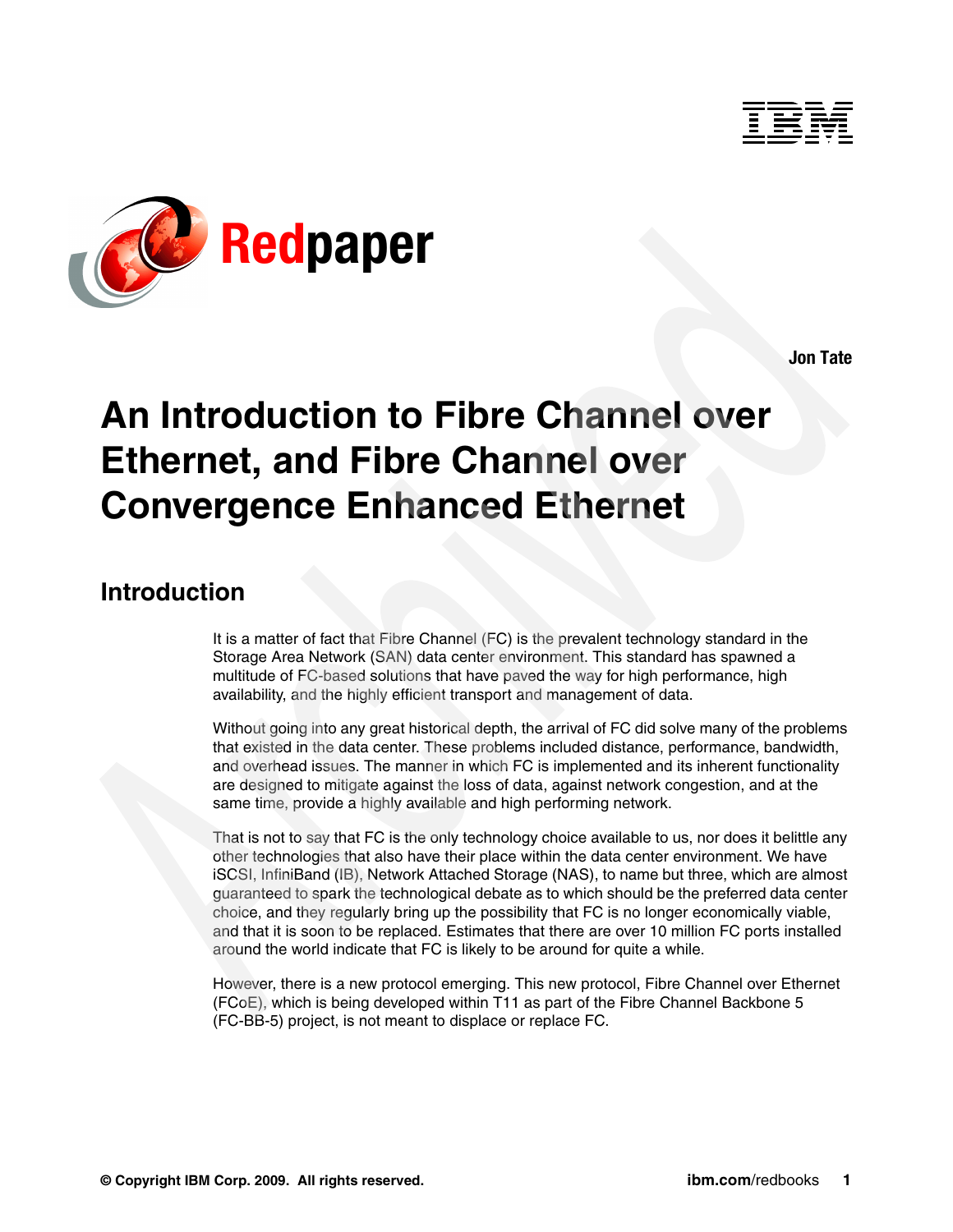#### **Technical Committee T11**

This is the committee within the International Committee for Information Technology Standards (INCITS) responsible for Fibre Channel Interfaces. T11 (previously known as X3T9.3) has been producing interface standards for high-performance and mass storage applications since the 1970s.

Rather, FCoE is an enhancement that expands FC into the Ethernet by combining two leading-edge technologies (FC and the Ethernet).

#### **Is it FCoE or FCoCEE?**

FCoE or FCoCEE? Actually, it is both. FCoE is the standard that is driving convergence and the emergence of FC over the Ethernet. However, in and of itself it (FC over Ethernet) will not be enough to allow for fabric convergence. Without question, it is a move in the correct direction but without any enhancements (we will discuss these enhancements later) Ethernet itself does not meet the requirements for data center convergence. FCoCEE is Fibre Channel over Convergence Enhanced Ethernet (pronounced *eff-see-oh-see*), which is enabled by FCoE.

It is our aim in this IBM® Redpaper to provide a very brief introduction to the concepts and terminology surrounding the combination of FC and Ethernet.

In this paper, when we refer to Enhanced Ethernet, we are referring to an Ethernet that is full duplex and lossless when transporting Fibre Channel frames.

### **The FC-BB-5 proposal**

Before we start to discuss FCoE in any great depth, the original proposal to the T11 technical committee that started the impetus for the creation of the FC-BB-5 standard is:

*"This project proposal recommends the development of a set of additional and enhanced mechanisms, services, and protocols to connect Fibre Channel entities over selected non-Fibre Channel protocol infrastructures. Enhancements to Ethernet protocols, such as the Pause mechanism defined in IEEE 802.3-2005, make it possible to define a direct mapping of Fibre Channel over Ethernet (FCoE). This mapping provides several technological benefits over the currently defined Fibre Channel over IP (FCIP) mapping and gives a significant business advantage to Fibre Channel over competing technologies, such as iSCSI, because Fibre Channel provides seamless compatibility with existing storage, drivers, and management tools. The FCoE mapping allows Fibre Channel to be used in Ethernet-based I/O consolidated environments and will be especially useful in both the Data Center and Metro Ethernet environments.* 

*Included within the scope of this project are functions, such as:* 

- *A direct mapping of Fibre Channel over selected full duplex IEEE 802.3 networks*
- *Any other item as deemed necessary during the development"*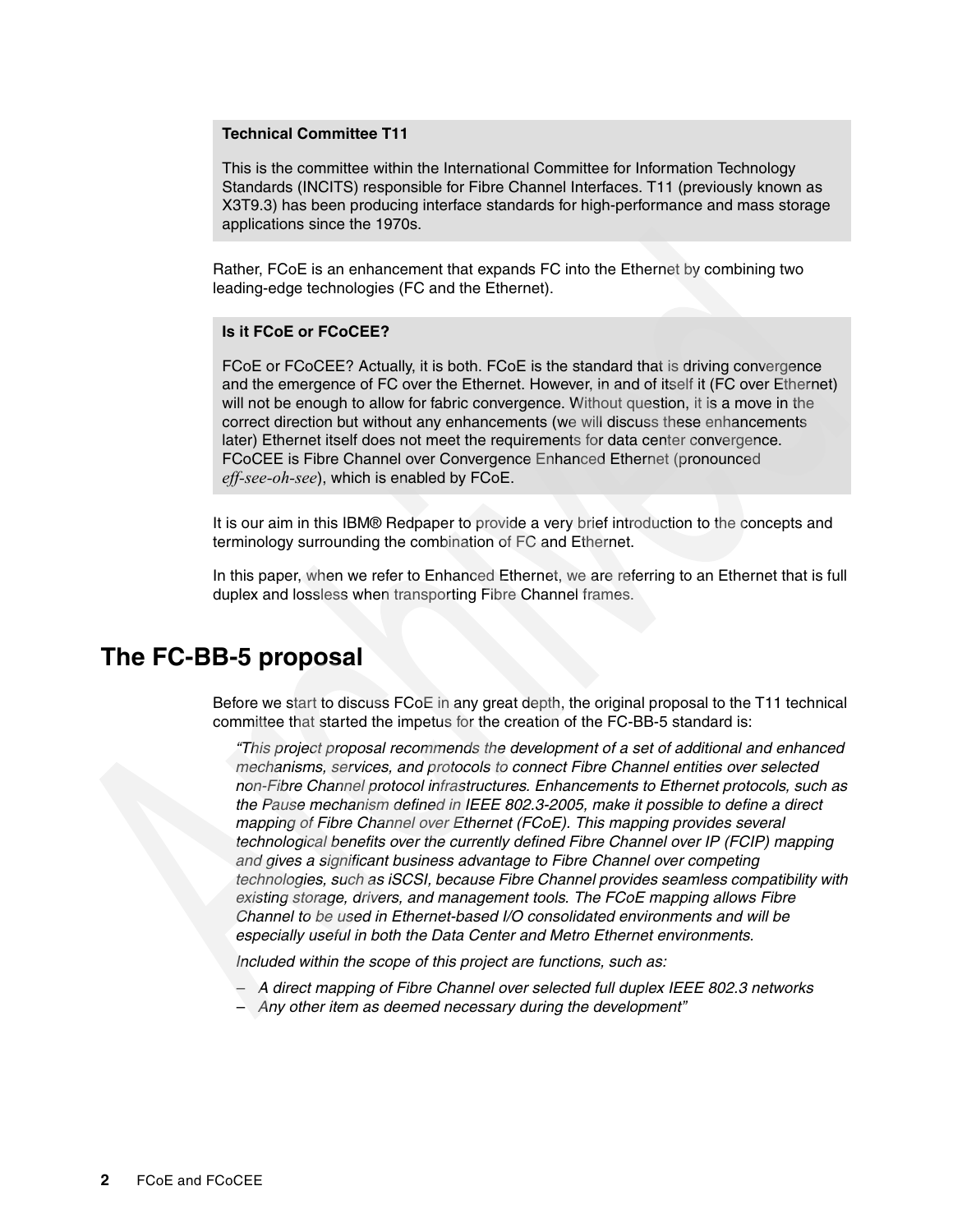This proposal has now been adopted within the International Committee for Information Technology Standards (INCITS) and is being actively worked on by the Storage technical committee for Fibre Channel Interfaces (T11). You can access the FC-BB-5 project, along with its current status, at:

<http://tinyurl.com/3l7u5t>

## **What is Convergence Enhanced Ethernet**

As we have stated, the prevalence of FC storage in the world's data centers cannot be ignored when introducing a new technology. The current FC SAN investment must be protected, which is not negotiable. But, this still does not answer the question, "Why converge?" Well, the appeal of the convergence is that the existing FC infrastructure can be maintained, the management model is the same as the existing FC, fewer components will be required, and therefore, there is less power and cooling necessary, giving potential energy savings.

So before we fully answer our question, let us step back and look at a very simple example of the interfaces and networks that exist today. As we touched upon briefly, data centers and applications may all utilize different interfaces or adapters. For example:

- ► Ethernet (Ethernet network interface card (NIC))
- -Fibre Channel (Fibre Channel host bus adapter (HBA))



[Figure 1](#page-2-0) shows a traditional server setup of today.

<span id="page-2-0"></span>*Figure 1 Traditional server of today*

Using these examples, it is easy to see that we are presented with different networks. And each of these networks has its own adapters, fabrics, cables, tools, switches, management, and skills needed to maintain it. If somehow, all these of these components were combined, or converged, the potential for reducing cables, adapters, switches, and the skills required is obvious. Replacing multiple networks with one network is becoming closer to reality.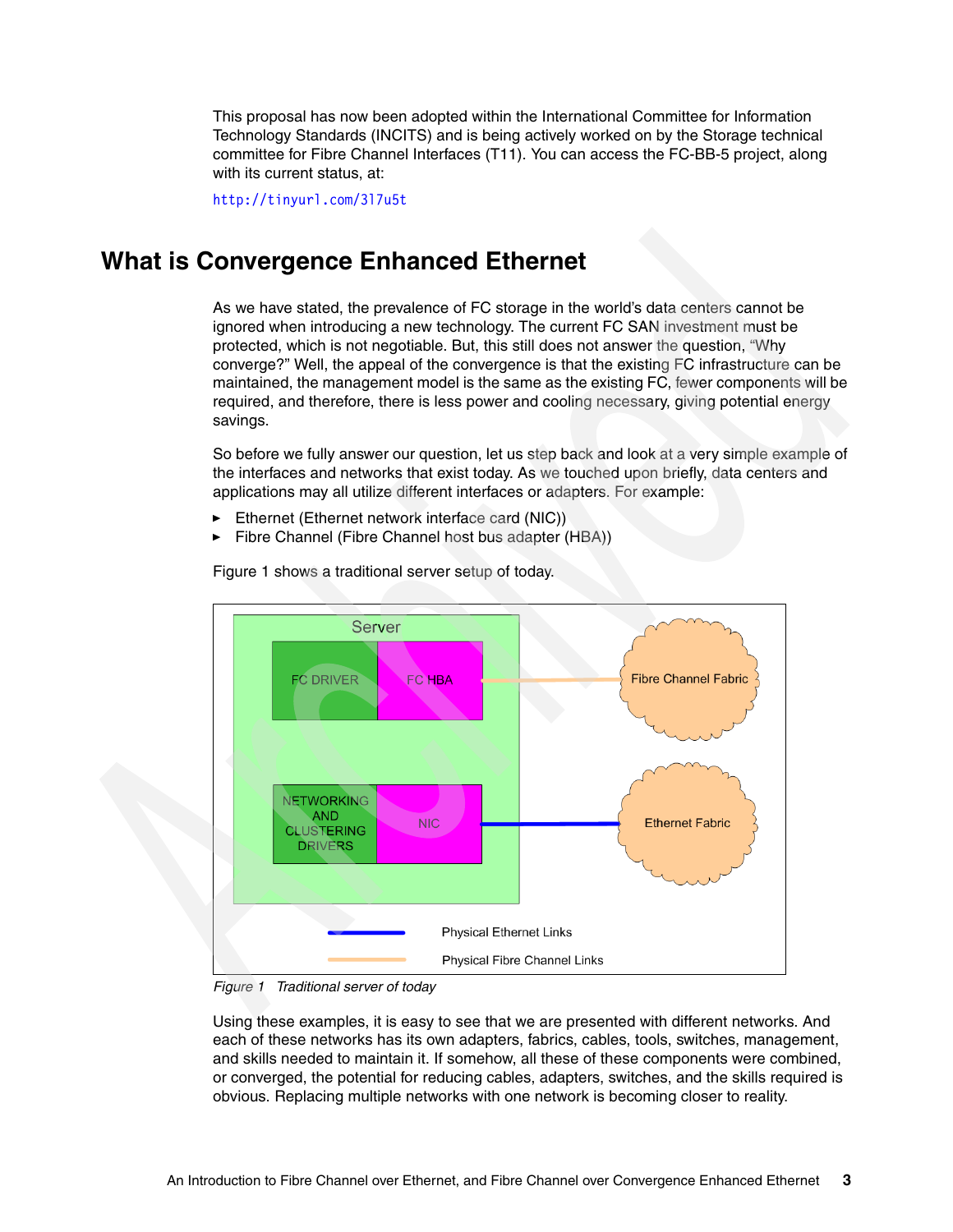### **What are the components of a converged network**

At a minimum, a converged network requires an adapter at the server that is capable of carrying FC and networking storage, and at the fabric/network level, FCoE capability will be required, which is sometimes referred to as the "*access layer.*"

Using our "traditional server of today" diagram, now in [Figure 2](#page-3-0) we show how a converged network adapter in a server, connected to the Enhanced Ethernet, has the potential to reduce the components required.



<span id="page-3-0"></span>*Figure 2 Converged Network Adapter*

At the server level, we are already starting to see Converged Network Adapters (CNAs). Using a Fibre Channel driver, the CNA functionally represents a traditional Fibre Channel HBA to the server's operating system. Using NIC or clustering drivers, the CNA functionally represents a traditional networking or clustering device to the server's operating system. The Fibre Channel traffic is encapsulated into FCoE frames (as we describe in the topics that follow) and these FCoE frames are converged with networking or clustering traffic.

Within the fabric, we are beginning to see FCoE-capable switches that can pass Fibre Channel traffic to the attached SANs and Ethernet traffic to the attached Ethernet network. These switches need to be able to support the Enhanced Ethernet, and we discuss those demands in the topics that follow.

## **The 10 Gigabit Enhanced Ethernet**

One of the inhibitors to using Ethernet as the base upon which an FCoE/FCoCEE network is built was the bandwidth limitations of the Ethernet. However, with the emergence of 10 Gbps Ethernet (10 GbE), we now have a base on which all FCoE/FCoCEE solutions will be built. Why? Well, with one large pipe, the value proposition means that storage is not transported to the exclusion of everything else. The large pipe creates a superhighway that allows for Voice over IP (VoIP), video, messaging, and storage to travel over a common Ethernet infrastructure. And it only gets better, and faster, with 40 GbE and 100 GbE in plan for the future.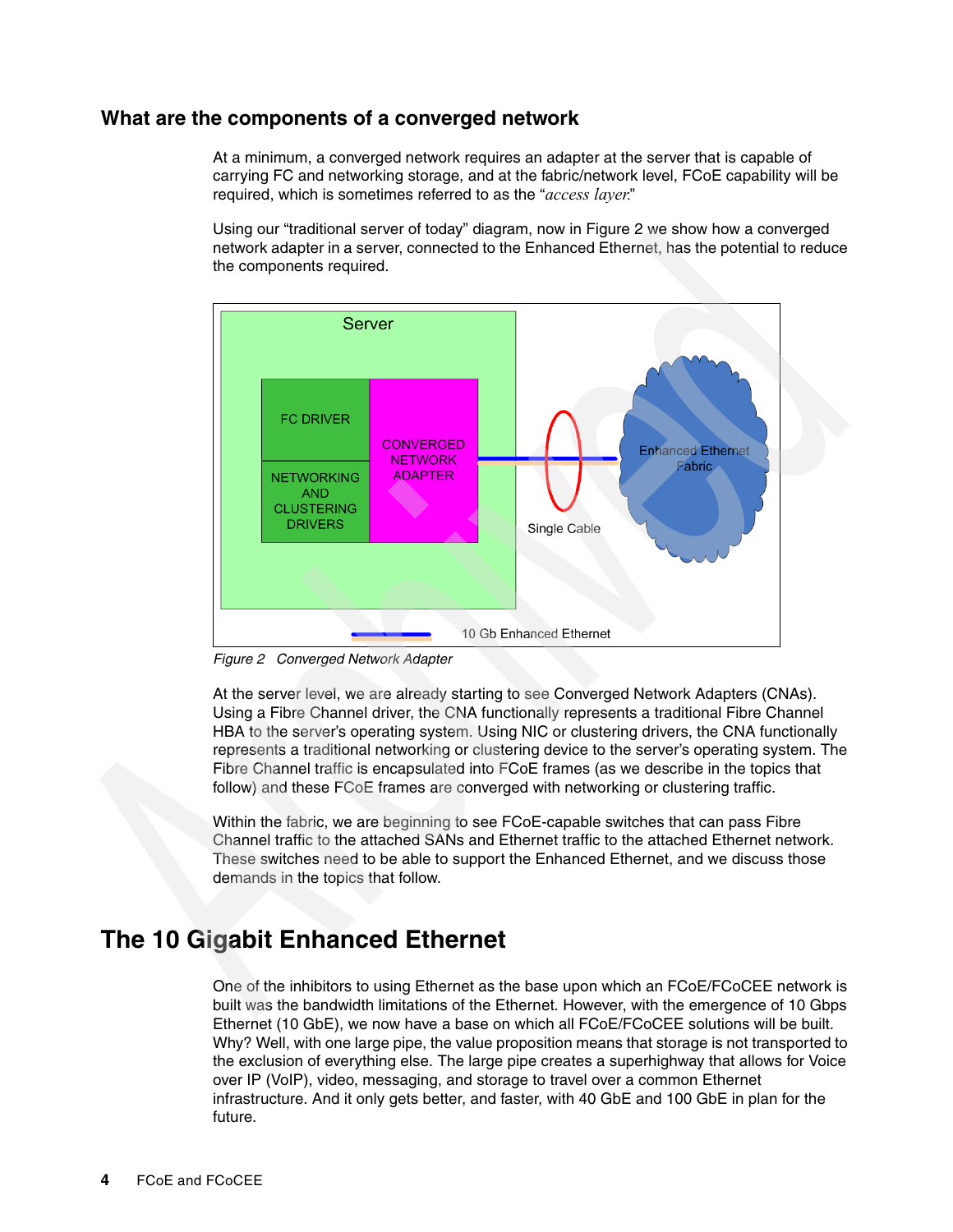The other important item to consider is that the FC network is lossless. The Ethernet is not lossless.

Enhanced Ethernet will include new extensions to the existing Ethernet standard that will eliminate the lossy nature of the Ethernet and make 10 GbE a viable storage networking transport. Other enhancements within the Enhanced Ethernet include:

- -Congestion notification
- Priority-based flow control
- **Enhanced transmission selection**
- ► Data Center Bridging (DCB) Capability Exchange Protocol

We will cover these topics in ["Data center bridging" on page 13](#page-12-0) after we have introduced the terminology and concepts that make up the Convergence Enhanced Ethernet.

## **What is FCoE**

As its name suggests, it is the transport, or mapping, of encapsulated FC frames over the Ethernet. Very simply, the Ethernet provides the physical interface, and FC provides the transport protocol, giving us an FC frame delivered in an Ethernet frame. [Figure 3](#page-4-0) shows an encapsulated FC frame within the Ethernet frame.



<span id="page-4-0"></span>*Figure 3 Encapsulated FC frame*

Within the Ethernet frame, there is a Destination Media Access Control (MAC) Address and a Source MAC Address (as well as an IEEE 802.1Q Tag), but these components are *not* part of the encapsulation portion of the FCoE frame.

Of particular note is that the FC frame that is encapsulated contains the original 24 byte header and the payload. The reason that the original FC header is passed is to enable seamless processing of the frame without the requirement for a separate gateway.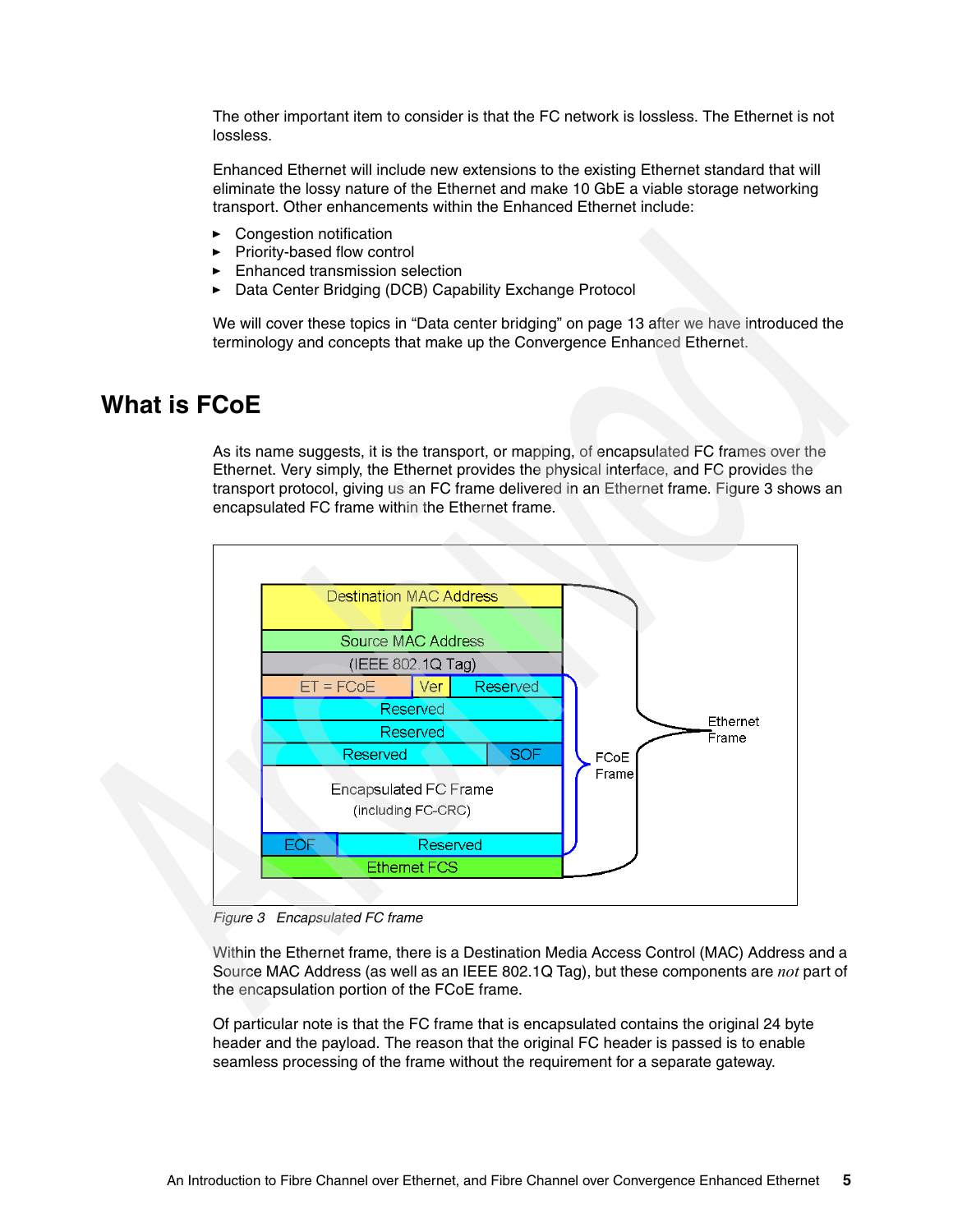### **Protocol stack changes**

To send the packets over the network, changes had to be made to the protocol stack. Refer to [Figure 4](#page-5-0) for the changes that have been made to the stack to accommodate the Enhanced Ethernet (we assume a familiarity with the protocol stack).



<span id="page-5-0"></span>*Figure 4 Protocol stack*

The bottom two layers of the FC protocol stack have been replaced with their Ethernet protocol stack equivalents. The FC-BB-5 project group members are tasked with the responsibility for ensuring that the existing FC stack remains unaffected and that the work that has already gone into the existing FC stack is neither undermined or lost.

Note that within the FC-BB\_E interface is a reference model within FC-BB-5 that defines the mappings for transporting Fibre Channel over Ethernet. Because an Ethernet network can lose frames, it is the extensions to the Ethernet that will allow FCoE to exhibit a lossless and full duplex behavior when carrying Fibre Channel frames.

### **Frame encapsulation**

[Figure 5 on page 7](#page-6-0) shows the encapsulated frame in a little further detail. Note that the standard Ethernet frame is a maximum of 1518 bytes.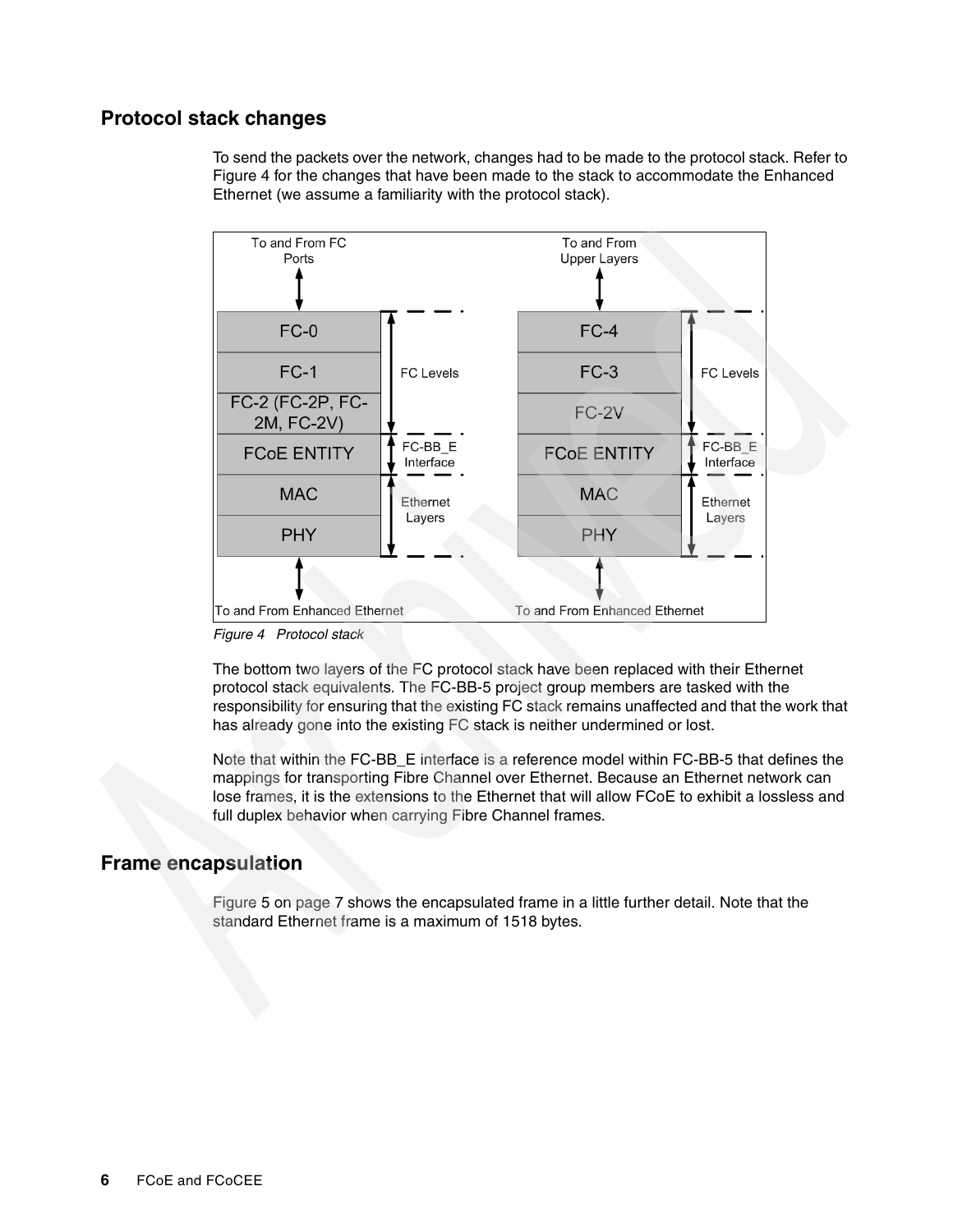

<span id="page-6-0"></span>*Figure 5 Ethernet frame with encapsulated FC frame (detail)*

Contrast that size with the *maximum* FC frame size of 2148 bytes. As you can see, if we were to simply wrap the frames into an Ethernet frame, some form of fragmentation, or segmentation, must occur due to the difference in maximum sizes (1518 compared to 2148). Although this segmentation is possible, it is not desirable because it adds more processing overhead to the operation. After all, the aim of this convergence is to enhance and not add any performance degradation.

#### **Minimum frame size**

Additionally, Ethernet frames have a minimum allowable frame size of 64 bytes, and FC has a minimum allowable frame size of 28 bytes. So, some sort of framing standard or format was required to ensure that the most effective solution was found. The working group decided to add padding to all frames to avoid any need for a length field.

The answer to this difference in frame sizes is to increase the size of the Ethernet frame. Most of us are familiar with "jumbo frames." Fortunately for us, jumbo frames are Ethernet frames with more than 1500 bytes of payload, and they meet our requirements. Conventionally, jumbo frames can carry up to 9000 bytes of payload, but variations exist and you must be careful when using the term jumbo frames. Many, but not all, Gigabit Ethernet switches and Gigabit Ethernet network interface cards support jumbo frames, but all Fast Ethernet switches and Fast Ethernet network interface cards support only standard-sized frames.

Although jumbo frames are not a standard, the quickest and simplest option was to require jumbo frame support for every device in the FCoE/FCoCEE network.

"Baby" jumbo frames of approximately 2500 bytes are desirable for the future.

### **From lossy to lossless**

Storage requirements are very stringent and a given is that any new transport mechanism has to be lossless. If Ethernet is to be used, a "new" Ethernet must be built, an Enhanced Ethernet.

Additionally, congestion is to be avoided at all costs, and there must be no compromise to the availability that is inherent in the FC data center SAN that exists today. The FC-BB-5 standard will need to take into account that the "lossy" nature of the Ethernet needs to be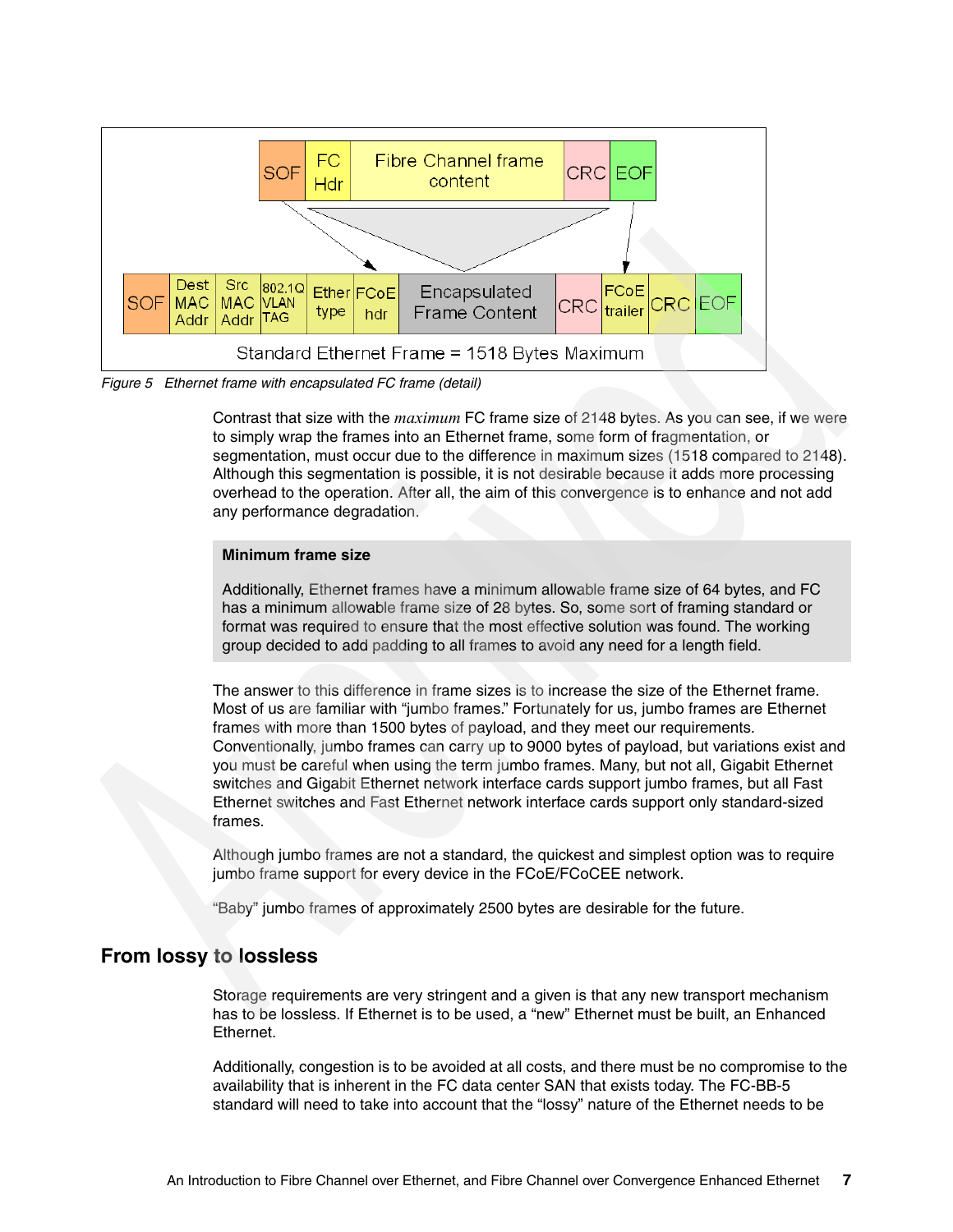addressed if it is to gain a foothold in the transport of storage data. We describe several of the key characteristics and points that need addressing in the following sections.

### **Reliability**

Just as in FC, FCoE needs to have the ability to guarantee frame delivery. The physical links have to be able to cope with low bit error rates (BER), and they have to ensure that if there is a buffer overflow or any form of congestion that no frames are dropped. Fortunately, both 1 GbE and 10 GbE have a BER requirement that matches that of FC — a 10-to-12 bit error rate (1 in  $10^{12}$  bit error rate).

### **Flow control and avoiding packet loss**

In the design of FC was the capability to maintain the speed and efficiency of the data center *channel* architecture that entailed the creation of a flow mechanism, which was done by using buffer to buffer "credits." Very briefly, a device cannot send any additional frames until the receiver says that it is OK to do so. FC handles this situation very well, and the same has to be true of the Enhanced Ethernet for FCoE to be adopted.

One of the problems with any Ethernet network is that without an adequate flow control mechanism, when a congestion condition arises, packets will be dropped (lost), which was not the answer that FCoE was looking for. Flow control that was similar to the buffer to buffer credit method was needed in the Ethernet network.

What we find is a flow control PAUSE mechanism that can be used to prevent packet loss. In a similar manner to buffer to buffer credit methods, the flow control PAUSE mechanism will ask a sender to hold off sending any more frames until the receiver's buffers are cleared. This mechanism is contained in the IEEE 802.3 Annex 31B flow control standard specification and goes part of the way to ensuring that storage traffic does not suffer frame loss and attempts to alleviate congestion.

However, one of the problems with the PAUSE mechanism is that it applies no intelligence to the PAUSE, and arbitrarily pauses all traffic. The IEEE is conscious of this problem and has a number of working groups looking at the issues of congestion management and quality of service (QoS) priority levels to ensure that the most important data gets to its destination first without suffering from any unwarranted congestion.

As the IEEE standard evolves, we can expect to see priority-based flow control that can be selectively applied to different classes of traffic. We will discuss flow control and other enhancements later in ["Data center bridging" on page 13](#page-12-0).

### **Addressing**

In an FC network, the links are based on a "point-to-point" topology. The Ethernet network differs in this respect, because it does not create a point-to-point connection in the same way that FC does. FCoE will use the destination and source MAC addresses (as shown in [Figure 3 on page 5\)](#page-4-0) to forward a frame to its intended destination.

#### **Addressing schemes**

The two addressing schemes that will be encountered are:

- ► Server-Provided MAC Addresses (SPMA)
- ► Fabric-Provided MAC Addresses (FPMA)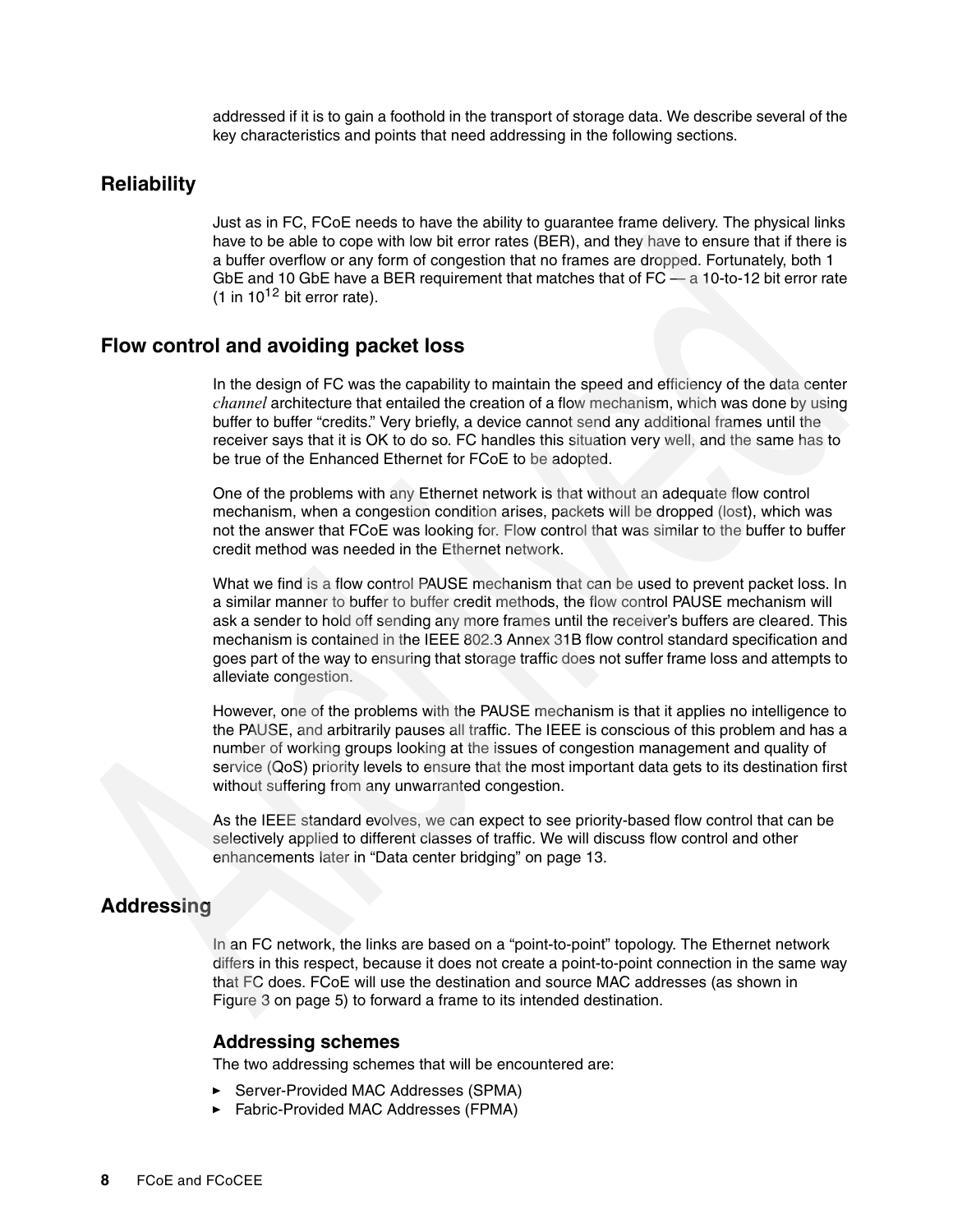Both of these addressing schemes have been accepted as valid addressing schemes, and it is up to the individual vendor as to which addressing scheme they choose to implement and support.

#### *Server-Provided MAC Addresses*

As its name suggests, an SPMA is a MAC address that is issued in accordance with Ethernet standards and set by the manufacturer at installation.

#### *Fabric-Provided MAC Addresses*

The FPMA is a fabric-unique address that is assigned by the fabric. The low-order 24 bits are equivalent to the N\_Port ID (FC-ID) assigned during fabric login, and the high-order 24 bits are equal to the FCoE MAC address prefix (FC-MAP) associated with the fabric.

We discuss how these MAC addresses will be used to route frames after we describe the terminology that will be used in the FCoE/FCoCEE data center.

### **FCoE terminology**

As we have stated, FCoE has the ability to transport FC, but unless FCoE is made lossless, it does not meet the behavior requirements that data centers demand of an FC port.

Before we introduce the basic FCoE concepts, it is important that we introduce the terminology that will be encountered and also the characteristics of FCoE. Where possible, we will draw parallels with FC to aid the understanding of FCoE. We will introduce the FCoE elements and concepts and then show how they all fit together.

#### **Ports**

To ensure that the FCoE ports meet the requirements (remember, our requirement is that FCoE ports behave like an FC port), they need to emulate FC ports and become "virtual" FC ports. So, using the FC terminology for nodes, ports, and inter-switch links (ISLs), FCoE will have a:

- ► Port in an Enhanced Ethernet node (ENode), which will be a Virtual N\_Port (VN\_Port)
- ► Port in an FCoE-capable Ethernet switch, which will be a Virtual F\_Port (VF\_Port)

The FCoE-capable Ethernet switch can also have an:

► ISL port, which will be a Virtual E\_Port (VE\_Port)

#### **FCoE-capable Ethernet switch**

This switch is capable of supporting the Enhanced Ethernet at a minimum, and one or more of these switches must be configured to support FCoE forwarding functions provided by an FCoE Forwarder (we discuss FCoE Forwarders later), as well as support for Fibre Channel fabric services.

From an addressing point of view, each FCoE Virtual Port will have its own MAC address associated with it, whether it has been assigned by SPMA or FPMA.

#### **Links**

In FC, every link between a node port and a switch port is a physical, point-to-point connection. In FCoE, the concept is different. An FCoE node port (VN\_Port) has the ability to access more than one FCoE Switch port (VF\_Port), based on its MAC address, giving a multitude of possibilities. Even stranger (conceptually speaking when compared to FC) is the ability of more than one FCoE node to be able to access the same FCoE Switch port.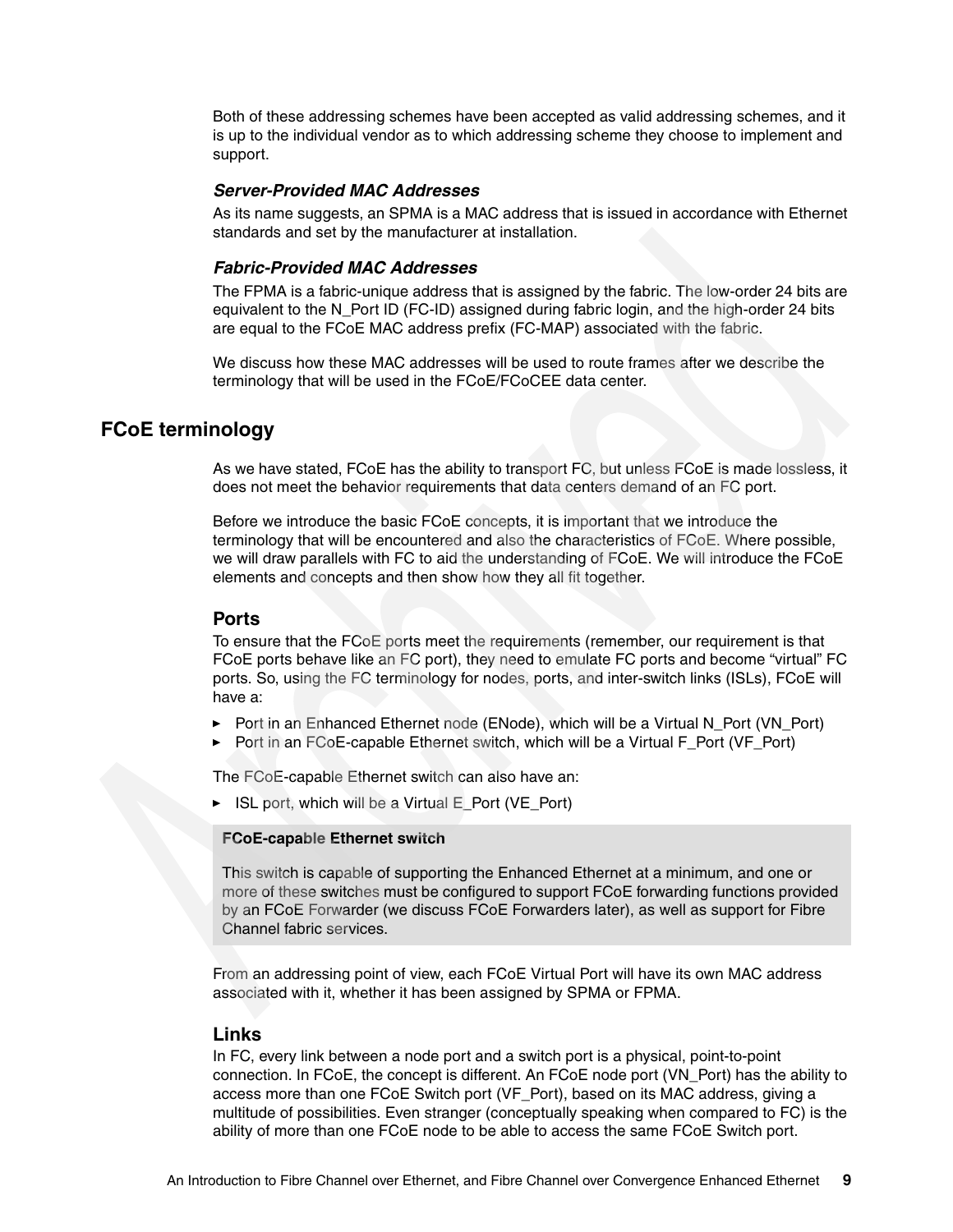This capability leads to the concept of virtual links, and there is an ENode MAC-to-FCoE Switch port-MAC relationship. This relationship is our FCoE Virtual Link, or just virtual link for simplicity.

#### **ENode**

An FCoE Node (ENode) is an FC node that is associated with one or more Enhanced Ethernet MACs, one or more FCoE Link End Points (FCoE\_LEPs), and one or more VN\_Ports. Note that each Enhanced Ethernet MAC is coupled with an FCoE Controller. We will discuss the function of the FCoE Controller later, but for now, the FCoE\_Controller is responsible for the creation of VN\_Ports, VF\_Ports, VE\_Ports, and FCoE\_LEPs.

Furthermore, because each virtual port has its own MAC address, the FCoE Virtual Link is created by using the pair of MAC addresses of the two virtual link end points as source and destination MAC addresses.

But what is a virtual link end point? In its simplest form, a virtual link is the logical link created by a VN\_Port communicating with a VF\_Port, or a VE\_Port communicating with a VE\_Port. The component that facilitates this logical link is the FCoE Link End Point (FCoE\_LEP). Each VN, VF, and VE\_Port will have an FCoE\_LEP associated with it, and this FCoE\_LEP will also perform FC frame encapsulation and decapsulation. Because each virtual port also has a MAC address associated with it, it is easy to see the manner in which virtual link end points can be associated with each other.

Our FC/FCoE switching and interface element has an Ethernet port and the capability to handle, forward, or otherwise cope with FC frames. Within the switch is a component that is called an FCoE Forwarder (FCF). The FCF is an FC switching element and is associated with one or more Enhanced Ethernet MAC addresses. The FCF is the communication bridge between the Enhanced Ethernet and an FC fabric.

#### **FCoE Forwarder**

The FCoE Forwarder is a function that exists in a switch that has Ethernet ports and is responsible for translating the FCoE frames between the Enhanced Ethernet and an FC SAN. On the Enhanced Ethernet side, this function can be within a device, or it can be integrated into an Enhanced Ethernet switch. On the FC SAN side, the native FC ports connect to a Fibre Channel switch.

Both the ENode and the remote switch can have one or more FCoE\_LEPs that are associated with one or more VN or VF and VE\_Ports. FCoE\_LEPs will reside at or in the ENode and also at or in the FCF.

What this means is that the virtual link connections allow for any VN\_Port to connect to any VF\_Port. This connection is in contrast to the FC point-to-point, physical relationship of N\_Port to F\_Port.

We show you an example of this virtual link connection in [Figure 6 on page 11](#page-10-0) where we show how ENode 1 and ENode 2 are connected to FCF Y and FCF Z. ENode 1 and ENode 2 each has a single physical Ethernet connection to the Enhanced Ethernet, as do FCF Y and FCF Z.

Multiple VN Ports can be created at each ENode and associated with multiple VF Ports (and VE\_Ports can be associated with other VE\_Ports), which can be created at each FCF, and these VN\_Ports and VF\_Ports can (and will) be connected to each other via virtual links.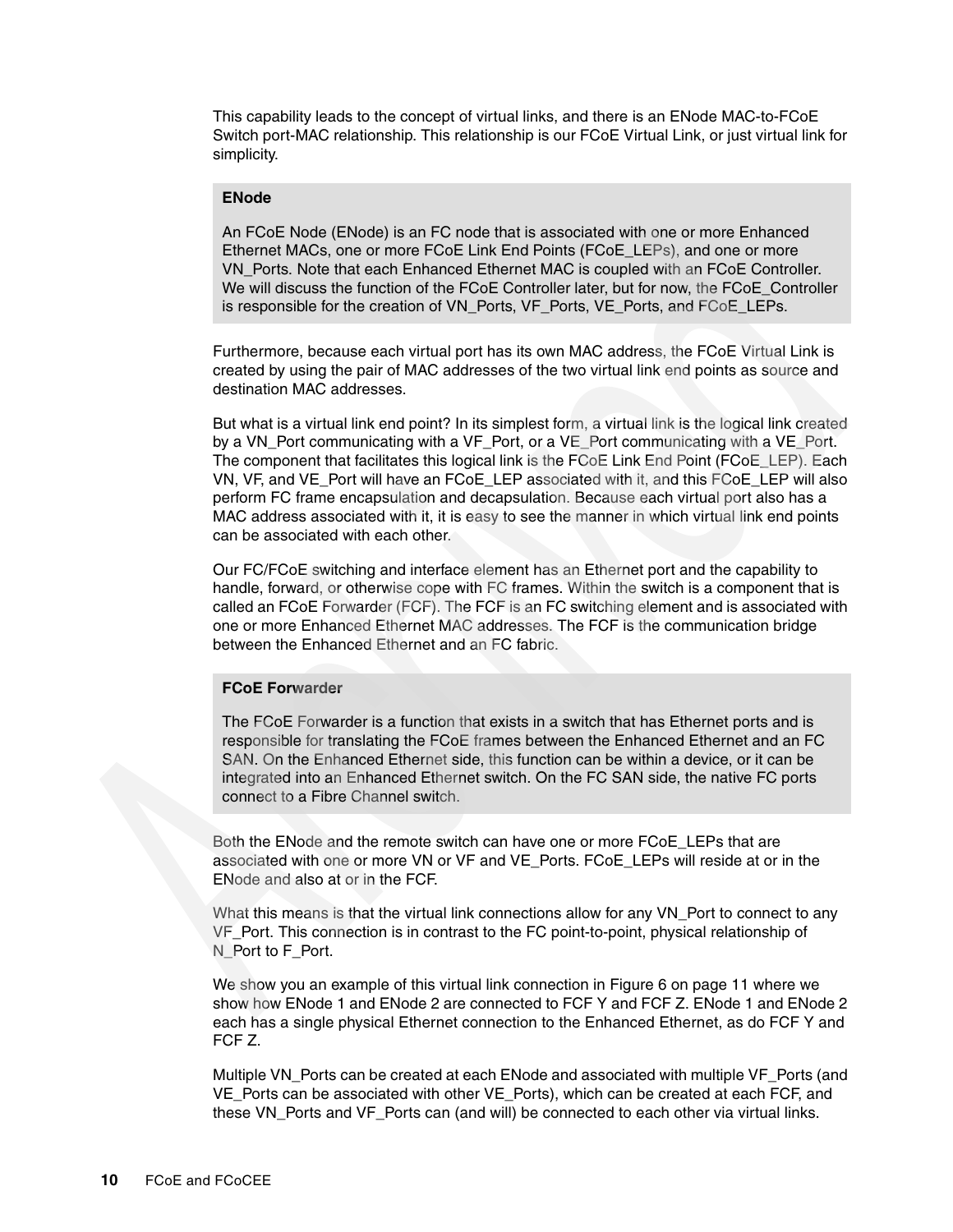

<span id="page-10-0"></span>*Figure 6 FCoE and Fibre Channel SAN high-level overview*

When the FCoE LEP decapsulates the FC frames from the FCoE frames, it is the FCoE\_LEP that verifies that the destination address of the received FCoE frame is the same as the MAC address of the intended link end point. The FCoE\_LEP will also verify that the source address of the received FCoE frame is the same as the MAC address of the remote link end point.

It is not a requirement that the FCF is connected to a Fibre Channel Fabric. The FCF can be a combined ("combo") FC/FCoE switch provided as part of the Enhanced Ethernet Fabric.

### **Initialization, discovery, and port creation**

In much the same way as FC already does, there needs to be a mechanism that discovers new ports, assigns and unassigns MAC addresses, and handles logins and logouts. This process is called the FCoE Initialization Protocol (FIP). Without going into great technical depth, which is not the intent of this paper, the FIP will be used by FCFs to discover other FCFs and to advertise their presence to nodes on the fabric. ENodes will use FIP to log in to the fabric. And it is through FIP that ENodes and FCFs will establish the virtual ports: VN\_Ports, VF\_Ports, and VE\_Ports, and therefore create FCoE\_LEPs.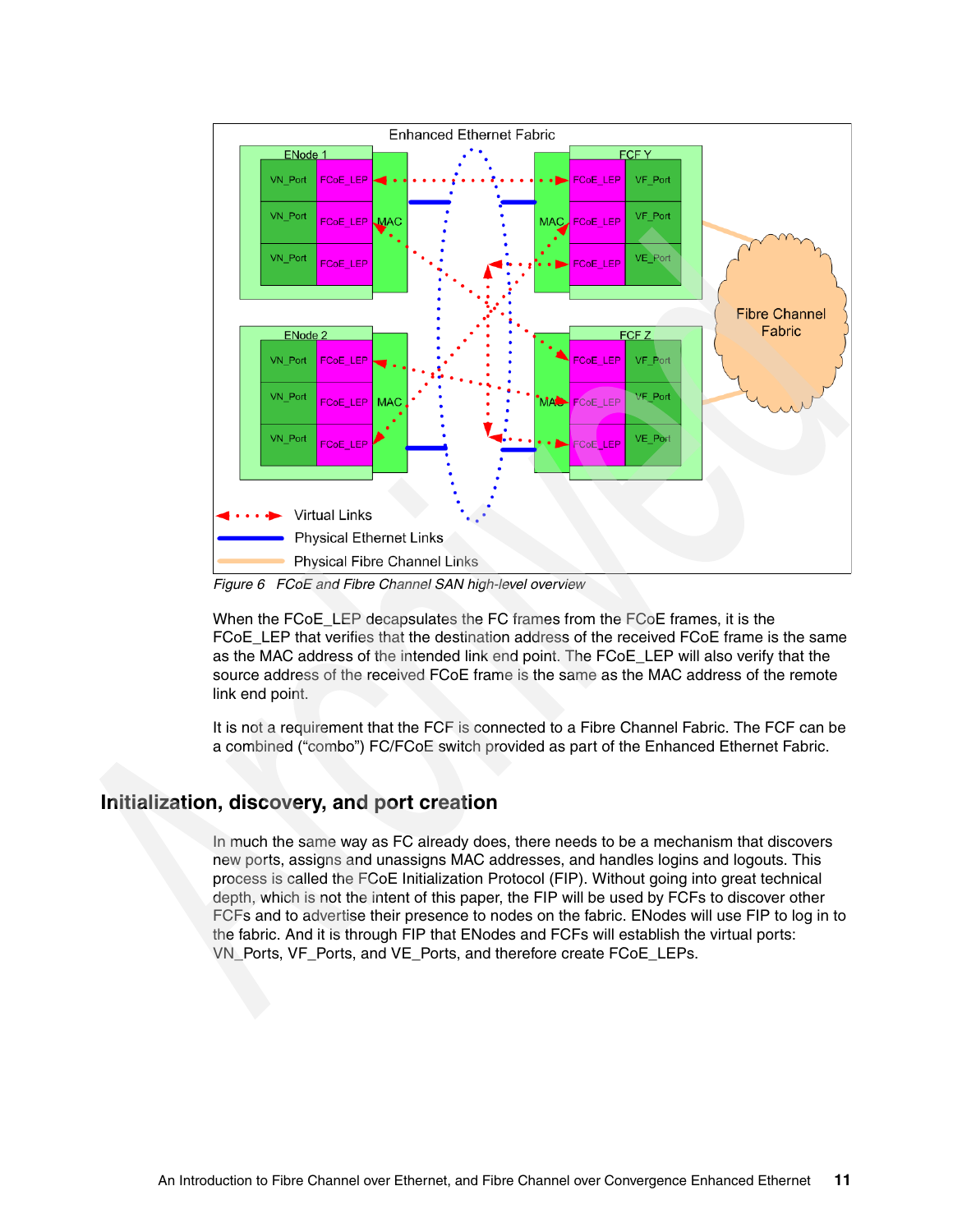#### **Connectivity**

FIP Link Keep Alive (FKA) is implemented in FCoE, because there needs to be a way of detecting if something has gone wrong in the path between VN\_Ports and VF\_Ports, and as well as between VE\_Ports.

Primarily, FKA enables the VF\_Port to discover that the VN\_Port is unreachable, because the physical link is no longer a reliable indicator of this condition anymore (with FCoE, there might not be a direct connection to the FCF, because the path might be through intermediary switches). Timers associated with ENodes and FCFs are able to discover if a port is sending messages, and also if the port is still alive and not just inactive. To discover if a port is still alive, a periodic message needs to be sent, and these messages are sent as unsolicited advertisements.

These messages can be sent from FCF to ENode, and from FCF to FCF. However, because there is no unsolicited advertisement from an ENode to the FCF, a special FKA has been created to let the FCF know that the ENode and its VN\_Ports are still alive. No response from the VF\_Port is necessary, because the VN\_Port discovers unreachable VF\_Ports by the absence of the periodic advertisements that are multicast from the FCF. ENodes might send periodic FKAs for every MAC address to which it is capable of transmitting or from which it capable of receiving.

There is a functional entity in control of this process called an FCoE Controller, and it is responsible for executing the FIP. The FCoE Controller will be part of, or exist in, an FCF and an ENode.



[Figure 7](#page-11-0) shows how the FCoE Controller can exist in the ENode and the FCF.

<span id="page-11-0"></span>*Figure 7 FCoE Controller*

### **Pathing and routing mechanisms**

It is essential that however the FCoE solution is implemented that the Ethernet and IP standards, alongside the FC standards, are supported for switching, path selection, and routing. Not only must the FCoE solution support the current standards, it must also be in a position to support any enhancements to the standards. Crucially, it has to have the ability to discern and adapt to FC and FCoE.

FC frames will still be handled by the Fabric Shortest Path Protocol (FSPF). The Spanning Tree Protocol (STP), Etherchannel, and its various versions and intended enhancements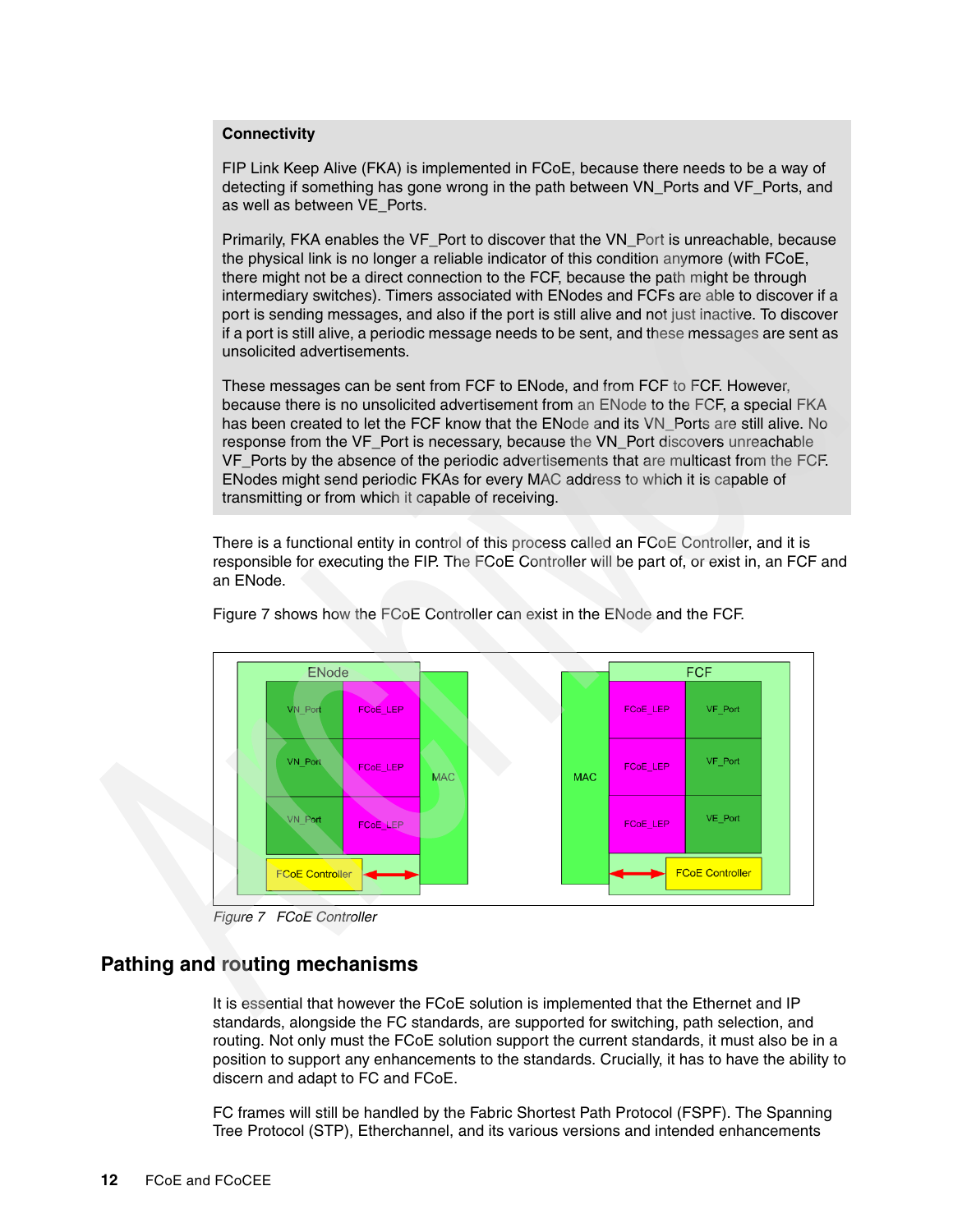(such as TRILL, which we mention next) will be used to move Ethernet frames. Because FC is layered on top of the Ethernet, there is no conflict between the two methods.

Under the auspices of the Internet Engineering Task Force (IETF), there is a working group that is looking at the Transparent Interconnection of Lots of Links (TRILL). The brief description of this group's goal is to design a solution for shortest-path frame routing in multi-hop IEEE 802.1-compliant Ethernet networks with arbitrary topologies, using an existing link-state routing protocol technology. It is expected that solutions in the future will be able to support this after TRILL is fully approved and ratified. What this means is that in the future, TRILL might be a protocol to watch for moving Ethernet frames around.

In essence, FCoE frames will be moved around by whatever method the Ethernet network uses.

#### **Usage cases**

We see three deployment usage cases for the initial generation of FCoCEE:

- ► Usage case 1 is a rack upgrade scenario. In this case, an FCoCEE rack is deployed into an existing data center (DC), without changing the data center's Ethernet or FC infrastructure.
- ► Usage case 2 is a new Dual-Fabric, data center scenario, where FCoCEE is used within each rack, but at the DC level, there are still two separate fabrics: Ethernet and FC.
- **Usage case 3** is a new Converged Fabric, data center scenario, where FC is used at the perimeter of the converged FCoCEE fabric to attach storage, but CEE and FCoCEE switches are used throughout the DC.

All of these usage cases will also enable a lower operational expense by integrating FC and Ethernet fabric management.

## <span id="page-12-0"></span>**Data center bridging**

As we have stated, there are issues to be overcome if we are to have a truly lossless Enhanced Ethernet. The IEEE will look at extensions to the Ethernet as part of its Data Center Bridging Task Group.

The Data Center Bridging (DCB) Task Group (TG) is a part of the IEEE 802.1 Working Group with the charter to provide enhancements to the existing 802.1 bridge specifications to satisfy the requirements of protocols and applications in the data center.

Data centers typically comprise multiple application-specific networks that run on different link layer technologies. The enhancements to the specifications will enable the 802.1 bridges and facilitate a converged network.

The projects that are being managed by the task group are:

► Priority-Based Flow Control (PFC) provides a link level flow control mechanism that can be independently controlled at a priority level and that can selectively pause different classes of traffic. The aim is to ensure zero loss due to congestion in data center bridging networks. The motivation behind this enhancement is to provide a no packet drop behavior, which is required by some data center applications (for example, FC and some IPC traffic). With priority-based flow control, separate flow control mechanisms can be used for different traffic classes.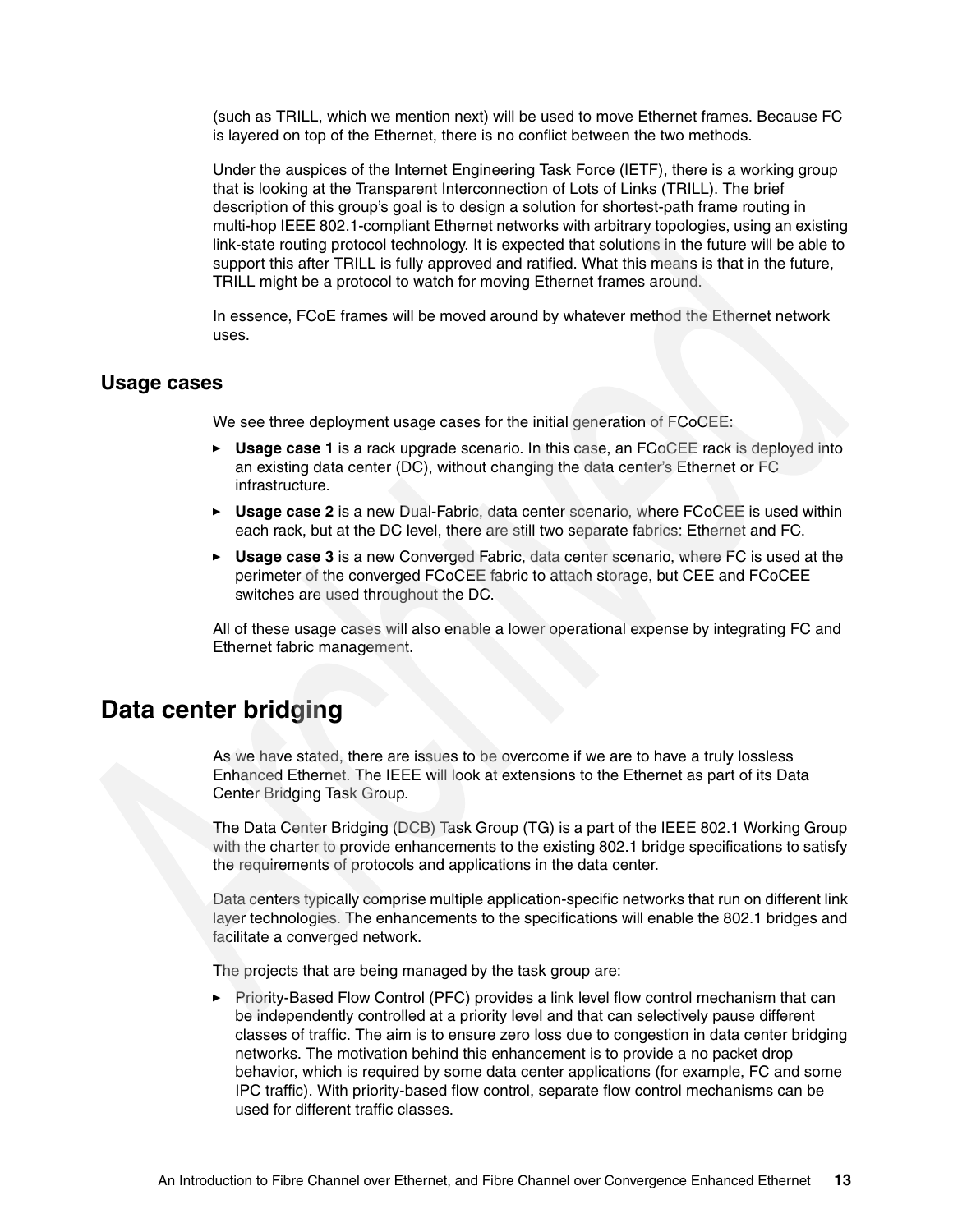Flow control comes into play when the network experiences congestion. When congestion happens, priority-based flow control can be engaged for the lower priority traffic classes where the no packet drop behavior is expected. By selectively pausing these lower priority traffic classes, other high priority traffic and delay sensitive traffic sharing the same link are not affected, which differs from the current IEEE 802.3x PAUSE?[1]?[3] mechanism where all traffic is affected when PAUSE is enabled. For example, with PFC, if storage traffic has a higher priority than LAN traffic and a large storage transfer causes congestion, PFC can be engaged to pause the storage transfer and let the LAN transfer proceed.

These enhancements are being addressed in the working group 802.1Qbb.

 $\blacktriangleright$  Enhanced Transmission Selection (ETS) will provide a common management framework for assigning the appropriate and desired bandwidth to different traffic classes. For example, if a class does not use its available bandwidth, the bandwidth can be used by other traffic classes.

Today, IEEE 802.1p defines a strict priority mechanism, where as long as there is higher priority traffic to be transferred, that traffic will take precedence over lower priority traffic. That is, it does not allow bandwidth to be allocated to different traffic priorities. The motivation behind ETS is the recognition that different traffic classes have different queuing requirements and need different resource allocation. ETS is the means to provide traffic differentiation, such that multiple traffic classes can share the same consolidated Ethernet link without impacting each other.

Enhanced Transmission Selection is specified using two configuration tables. The first table maps the priority level as conveyed in IEEE 802.1p bits to Priority Groups, where each Priority Group represents a traffic class, such as LAN, SAN, IPC, and management.

The first table defines whether a Priority Group is lossless or lossy and the type of priority it will use (strict as compared to non-strict). Strict priority scheduling is as defined in IEEE 802.1p, and there is no bandwidth check. For non-strict priority scheduling, the second table specifies the amount of link bandwidth allocated for each Priority Group. How bandwidth is allocated within a group is unspecified. When a group does not fully utilize its bandwidth allocation, the unused bandwidth is given to the other groups. Under an ETS-based scheduler, storage traffic can be managed as a group with configurable bandwidth guarantees to ensure that storage traffic will get its fair share of resources, and storage traffic will be lossless.

These enhancements are being addressed in the working group 802.1Qaz.

- Data Center Bridging Capabilities Exchange Protocol (DCBCXP) is a discovery and capability exchange protocol that allows Enhanced Ethernet devices to convey and configure their Enhanced Ethernet capabilities with other attached Enhanced Ethernet devices. This protocol will ensure a consistent configuration across the network.

The motivation behind this enhancement is to provide a way for discovering, initializing, and managing CEE compliant components. DCBCXP uses Link Layer Discovery Protocol (LLDP) as defined in IEEE 802.1AB to advertise connectivity and management information between two link peers. It uses DCBX Management Information Base (MIB) to configure and monitor CEE-compliant components.

These enhancements are being addressed in the working group 802.1AB.

There are two additional mechanisms that further enhance convergence of FC with Ethernet, but they are not required for initial deployments. IBM views these additional CEE mechanisms as needed to support FC convergence with Ethernet at the data center level. The two additional mechanisms are:

► Congestion Notification (CN): Provides end to end congestion management for protocols that do not already have built-in congestion control mechanisms, which includes FCoE.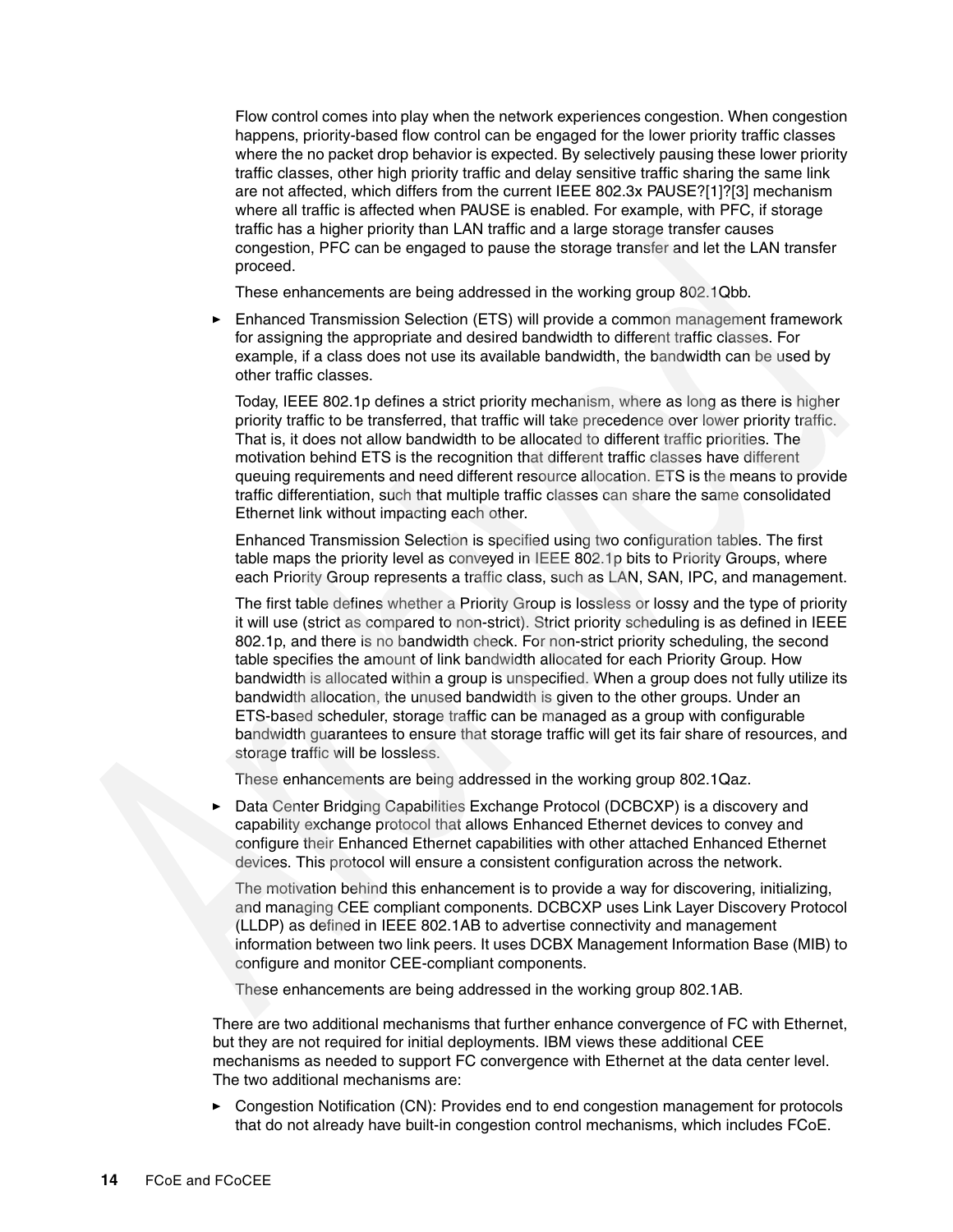While mechanisms for congestion notification exist at the IP and TCP level, an enhancement at the Ethernet link level will provide the congestion management capabilities to applications that will exploit CEE but do not use TCP/IP. Link level congestion notification provides a mechanism for detecting congestion and notifying the source to back off the traffic flowing on the congested links. Link level congestion notification will allow a switch to send a signal that other ports need to stop or slow down their transmissions.

Because of the reactive nature of the mechanism, the life of the flow must be much greater than the network latency for congestion notification to be effective, which is useful in controlling unicast traffic in networks with long-lived data flows with respect to their bandwidth-delay product. However, while link level congestion notification might reduce the chance of deadlocks in the network and packet drops, it is not sufficient to guarantee a no packet drop behavior.

These enhancements are being addressed in the working group 802.1Qau.

- Link level shortest path first-based routing protocol: The routing schemes used in the current Ethernet link layer are inefficient due to the need to strictly avoid loops. This enhancement is intended to provide a mechanism that can provide shortest-path frame routing in multi-hop IEEE 802.1-compliant Ethernet fabrics with arbitrary topologies, using existing link-state routing protocol technology.

This effort is currently being pursued in the IETF TRILL working group.

## **Summary**

At the same time as providing cost reduction benefits, FCoE and FCoCEE will maintain all the services to which the Fibre Channel SAN is accustomed.

With the large install base of FC-based storage in the enterprise data center, a fabric convergence solution that aims to provide a consolidated network for IPC, LAN, and storage traffic needs to allow the users to protect their investment in FC storage. CEE enables fabric convergence by carrying FC traffic over a lossless transmission network, which allows a user to embrace fabric consolidation while retaining full use of the FC storage. Furthermore, features, such as traffic differentiation and priority-based flow control in CEE, provide value regardless of whether FC Channel storage is used or not.

Initially, CEE and FCoCEE are expected to play well in the High Performance Computing (HPC) and Analytics market as an alternative to InfiniBand®. As FCoCEE matures and meets the performance, reliability, and quality requirements of enterprise clients, we expect CEE will also play well in large enterprises wanting to pursue FC convergence with Ethernet. The usage cases described in this paper can provide a model for how FCoCEE deployment will progress over time.

This evolution with FCoE and FCoCEE makes network consolidation a reality by the combination of Fibre Channel and Ethernet. This network consolidation will still maintain the resiliency, efficiency, and seamlessness of the existing FC-based data center.

As you expect, IBM is investing heavily in the standards bodies, its technology, and its core competencies to ensure that FCoE preserves and enhances the SAN investment.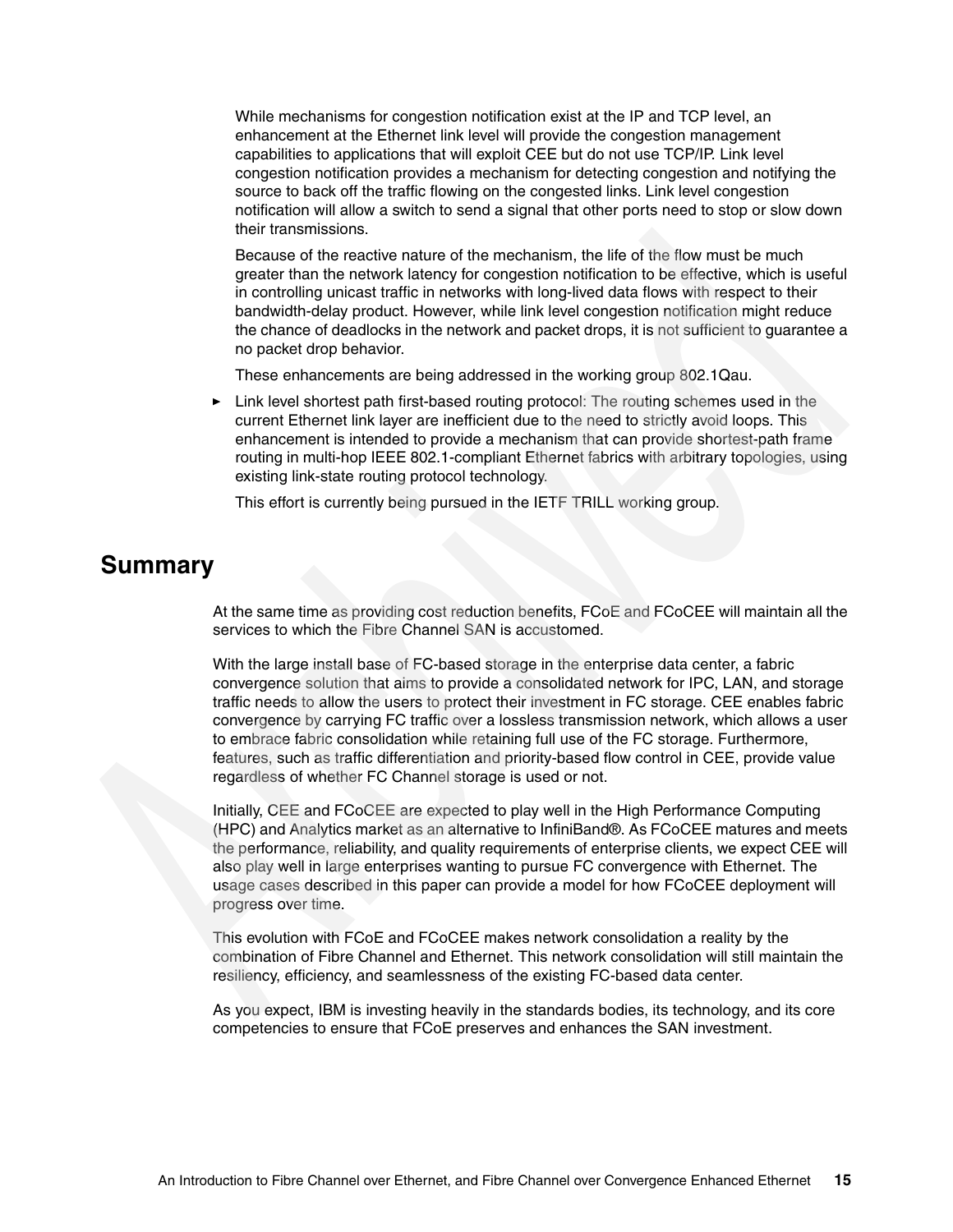## **The writer**

**Jon Tate** is a Project Manager for IBM System Storage™ SAN Solutions at the International Technical Support Organization, San Jose Center. Before joining the ITSO in 1999, he worked in the IBM Technical Support Center, providing Level 2 support for IBM storage products. Jon has 23 years of experience in storage software and management, services, and support, and is both an IBM Certified IT Specialist and an IBM SAN Certified Specialist. Jon also serves as the UK Chair of the Storage Networking Industry Association.

## **Errors, omissions, inaccuracies, and so on**

Because this is an evolving protocol, it seems fair that there might be some unintended inaccuracies and omissions, and I respectfully ask that you contact me, *tatej@uk.ibm.com*, and although I do not guarantee to incorporate or respond to all suggestions, they will be considered.

My intent is to keep this paper as a living document and add items as the standards are ratified and as products begin to appear.

## **Thanks to**

Renato Recio *IBM Distinguished Engineer, Chief Engineer eSystem Networks*

Dan Eisenhauer *IBM Systems and Technology Group*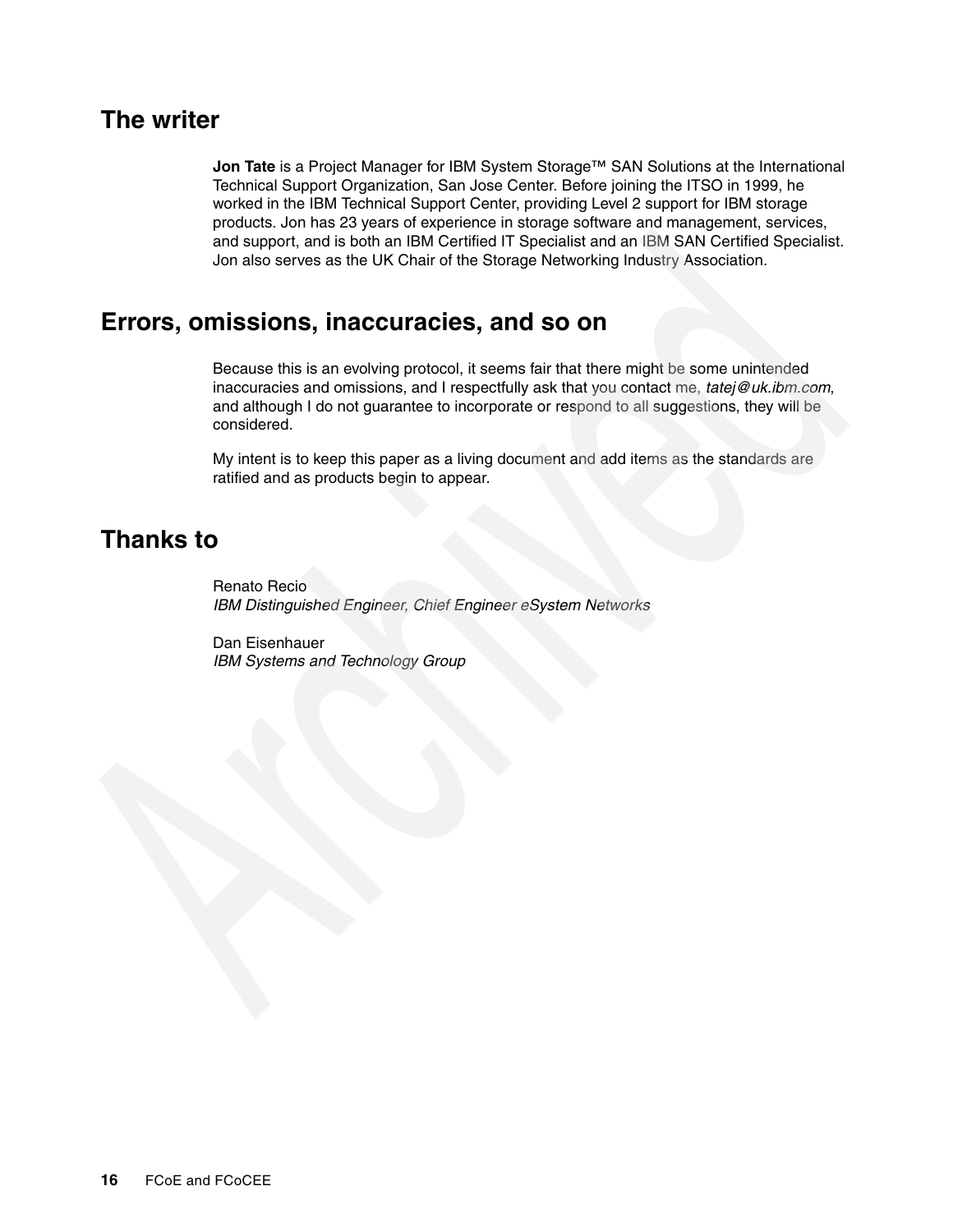# **Notices**

This information was developed for products and services offered in the U.S.A.

IBM may not offer the products, services, or features discussed in this document in other countries. Consult your local IBM representative for information on the products and services currently available in your area. Any reference to an IBM product, program, or service is not intended to state or imply that only that IBM product, program, or service may be used. Any functionally equivalent product, program, or service that does not infringe any IBM intellectual property right may be used instead. However, it is the user's responsibility to evaluate and verify the operation of any non-IBM product, program, or service.

IBM may have patents or pending patent applications covering subject matter described in this document. The furnishing of this document does not give you any license to these patents. You can send license inquiries, in writing, to:

*IBM Director of Licensing, IBM Corporation, North Castle Drive, Armonk, NY 10504-1785 U.S.A.*

**The following paragraph does not apply to the United Kingdom or any other country where such provisions are inconsistent with local law:** INTERNATIONAL BUSINESS MACHINES CORPORATION PROVIDES THIS PUBLICATION "AS IS" WITHOUT WARRANTY OF ANY KIND, EITHER EXPRESS OR IMPLIED, INCLUDING, BUT NOT LIMITED TO, THE IMPLIED WARRANTIES OF NON-INFRINGEMENT, MERCHANTABILITY OR FITNESS FOR A PARTICULAR PURPOSE. Some states do not allow disclaimer of express or implied warranties in certain transactions, therefore, this statement may not apply to you.

This information could include technical inaccuracies or typographical errors. Changes are periodically made to the information herein; these changes will be incorporated in new editions of the publication. IBM may make improvements and/or changes in the product(s) and/or the program(s) described in this publication at any time without notice.

Any references in this information to non-IBM Web sites are provided for convenience only and do not in any manner serve as an endorsement of those Web sites. The materials at those Web sites are not part of the materials for this IBM product and use of those Web sites is at your own risk.

IBM may use or distribute any of the information you supply in any way it believes appropriate without incurring any obligation to you.

Information concerning non-IBM products was obtained from the suppliers of those products, their published announcements or other publicly available sources. IBM has not tested those products and cannot confirm the accuracy of performance, compatibility or any other claims related to non-IBM products. Questions on the capabilities of non-IBM products should be addressed to the suppliers of those products.

This information contains examples of data and reports used in daily business operations. To illustrate them as completely as possible, the examples include the names of individuals, companies, brands, and products. All of these names are fictitious and any similarity to the names and addresses used by an actual business enterprise is entirely coincidental.

#### COPYRIGHT LICENSE:

This information contains sample application programs in source language, which illustrate programming techniques on various operating platforms. You may copy, modify, and distribute these sample programs in any form without payment to IBM, for the purposes of developing, using, marketing or distributing application programs conforming to the application programming interface for the operating platform for which the sample programs are written. These examples have not been thoroughly tested under all conditions. IBM, therefore, cannot guarantee or imply reliability, serviceability, or function of these programs.